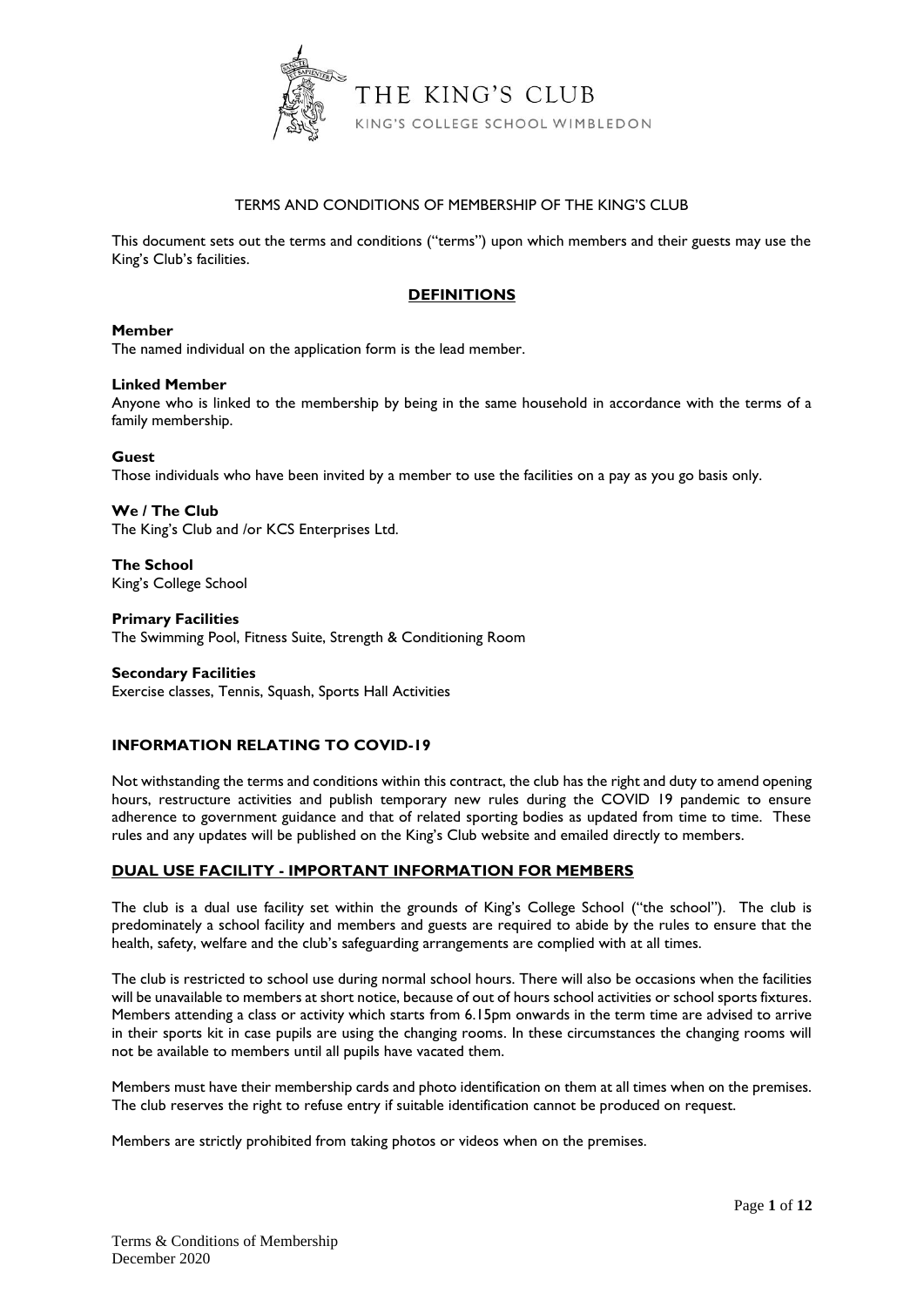

# **Current Club Opening Times**

| Facility                                             | <b>KCS Term Time</b><br>Monday - Friday | <b>KCS Term Time</b><br>Saturday / Sunday | <b>KCS Holidays</b><br>Monday - Friday | <b>KCS Holidays</b><br>Saturday / Sunday |
|------------------------------------------------------|-----------------------------------------|-------------------------------------------|----------------------------------------|------------------------------------------|
| <b>Fitness Suite</b><br>Strength & Conditioning Room | $18:00 - 22:00$                         | $09:00 - 19:00$                           | $15:00 - 22:00$                        | $09:00 - 19:00$                          |
| Swimming Pool                                        | $18:15 - 21:00$                         | $09:00 - 19:00$                           | $15:00 - 21:00$                        | $09:00 - 19:00$                          |
| <b>Tennis Courts</b>                                 | $18:00 - 21:00$                         | $09:00 - 19:00$                           | $15:00 - 21:00$                        | $09:00 - 19:00$                          |
| Exercise Studio & Sports Hall                        | See Class Timetables                    |                                           |                                        |                                          |

- Bank Holidays: The club will be open from 10am 4pm (variations to Bank Holiday hours may apply)
- Christmas & New Year The club is closed each year for two weeks over the festive period. The exact closure dates for each year are published on the website<https://www.kingsclubwimbledon.org/>

# **1. MEMBERSHIP**

- (a) The club offers three types of membership categories: Single Full & Family Full, Summer Student which are illustrated on the website and set out in detail in paragraph 17 of these terms.
- (b) Single memberships can be upgraded to Family memberships at any time subject to the appropriate membership fee. The member will have to complete a new application form to change membership category.
- (c) Members are not able to downgrade their membership category within the contract period.
- (d) Linked dependants of members in a Family membership, who wish to continue to use the club facilities are required, upon reaching the age of 18, to upgrade their membership to a Single full membership. In these circumstances, the remaining adult in the Family membership may downgrade to a Single full membership where only one adult remains in the Family full membership.
- (e) The club reserves the right to change the timetable / hours of operation of any activity at any time and will notify members via email communication and the club website.
- (f) The club reserves the right to vary, at short notice the opening times of the club or the times at which specific facilities are open to allow for repair or maintenance as necessary without compensation. In the case of maintenance, the Club reserves the right to close any of the facilities, including the whole of the swimming pool and gym for a period of 14 days.
- (g) The club may from time to time make changes to the entitlement of existing members or introduce new categories of membership.
- (h) All membership categories / fees are non-transferable and non-refundable.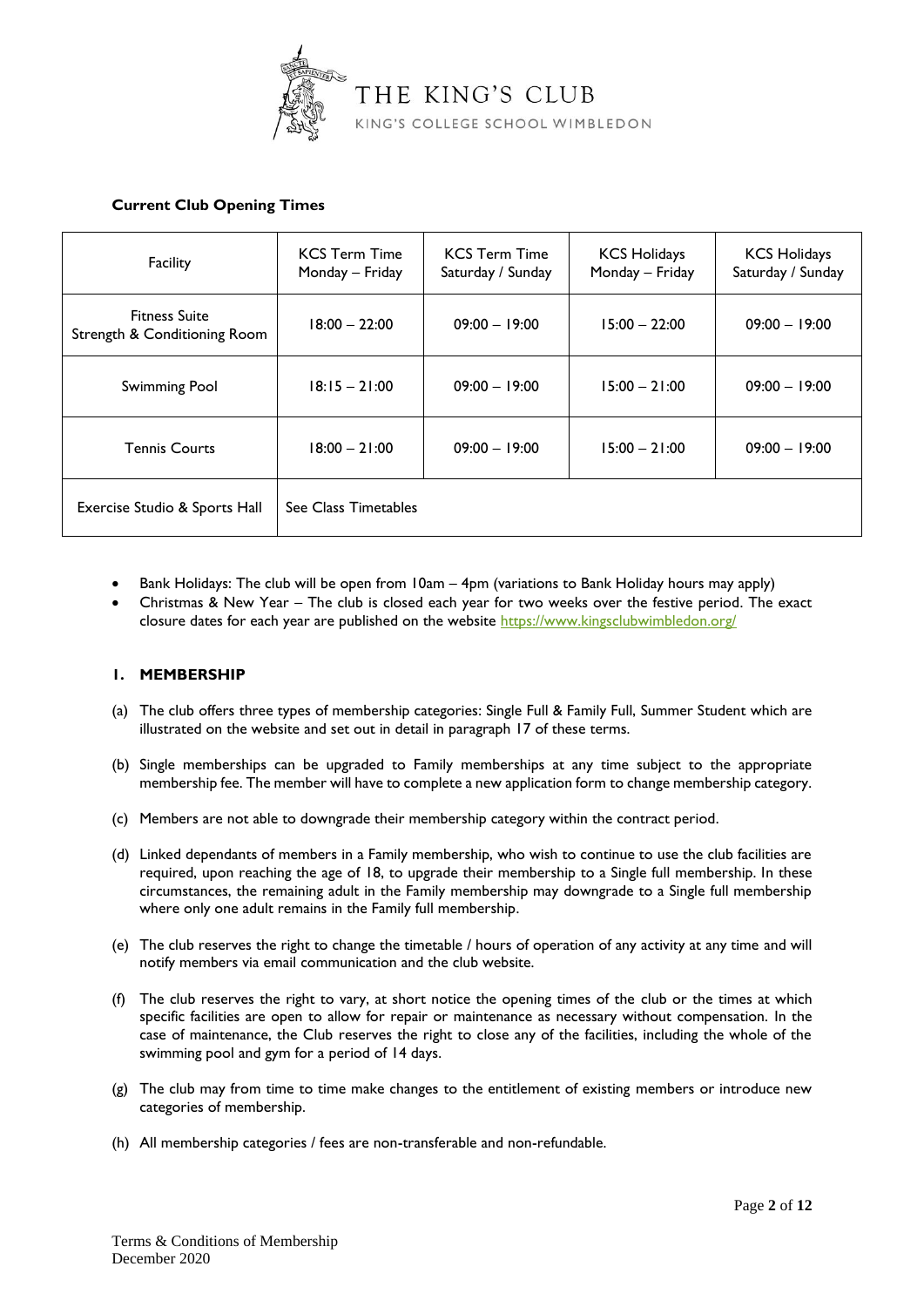

- (i) The Club reserves the right to suspend or permanently withdraw any, or all, of the secondary facilities. Membership refunds are not issued in these circumstances.
- (j) It is the members' responsibility to inform the club of any changes to their personal details including their address, email and contact number.
- (k) The club reserves the right to amend activities fees with no less than two weeks' notice.
- (l) The club reserves the right to amend annual pre-paid membership fees, with no less than two weeks' notice prior to the end of the member's 12 month contract.
- (m) The club reserves the right to amend monthly direct debit membership fees following the completion of the minimum term contract with no less than two week's notice.
- (n) Linked members, including their dependent children under the age of 18, or any nanny of the dependent children, must reside at the same address as the lead member.
- (o) Parents of current pupils of King's College School Wimbledon are entitled to a 10% reduction off the annual subscription fee. Joining fees, courses and other club activities are charged at the advertised rate.

## **2. PAYMENTS**

#### (a) **Direct debit contracts**

Members will be required to pay the non-refundable joining fee plus the first month's subscription upon joining the club via credit or debit card. Members agree to make all future payments by direct debit. Memberships will run for the initial period, which is at least 6 calendar months and will continue indefinitely until the member gives at least one full month calendar notice in writing to the club.

#### (b) **12 Month annual payment memberships**

Members will be required to pay the non-refundable joining fee together with the annual membership payment in full prior to using the club. Once payment has been received, this membership will run for 12 calendar months. The club will contact members one calendar month prior to the expiry date to invite the member to renew their contract for another 12 month period.

#### **3. Direct Debit Payment Failure**

If a Member does not pay their monthly direct debit membership fee due to providing incorrect bank account details, insufficient funds or has cancelled their direct debit mandate in error, the King's Club will contact the member directly in order to settle the shortfall by credit or debit card and provide the King's Club with their correct bank details.

If the shortfall is not settled within 14 days of being contacted by the Club, then their membership will be subject to suspension or termination and the member will be required to settle the last month's subscription.

# **4. COOLING OFF PERIOD**

- (a) Members have a 14 day cooling off period commencing from the day the contract of membership is signed.
- (b) If a member wishes to cancel their membership during this time, they must do so in writing to the club management before the end of the 14 day cooling off period.
- (c) Providing the club has received the notice to cancel before the 14 day period is reached, the member will receive a full refund on monies that the member has paid to the club in the form of membership (excluding the joining & course fees).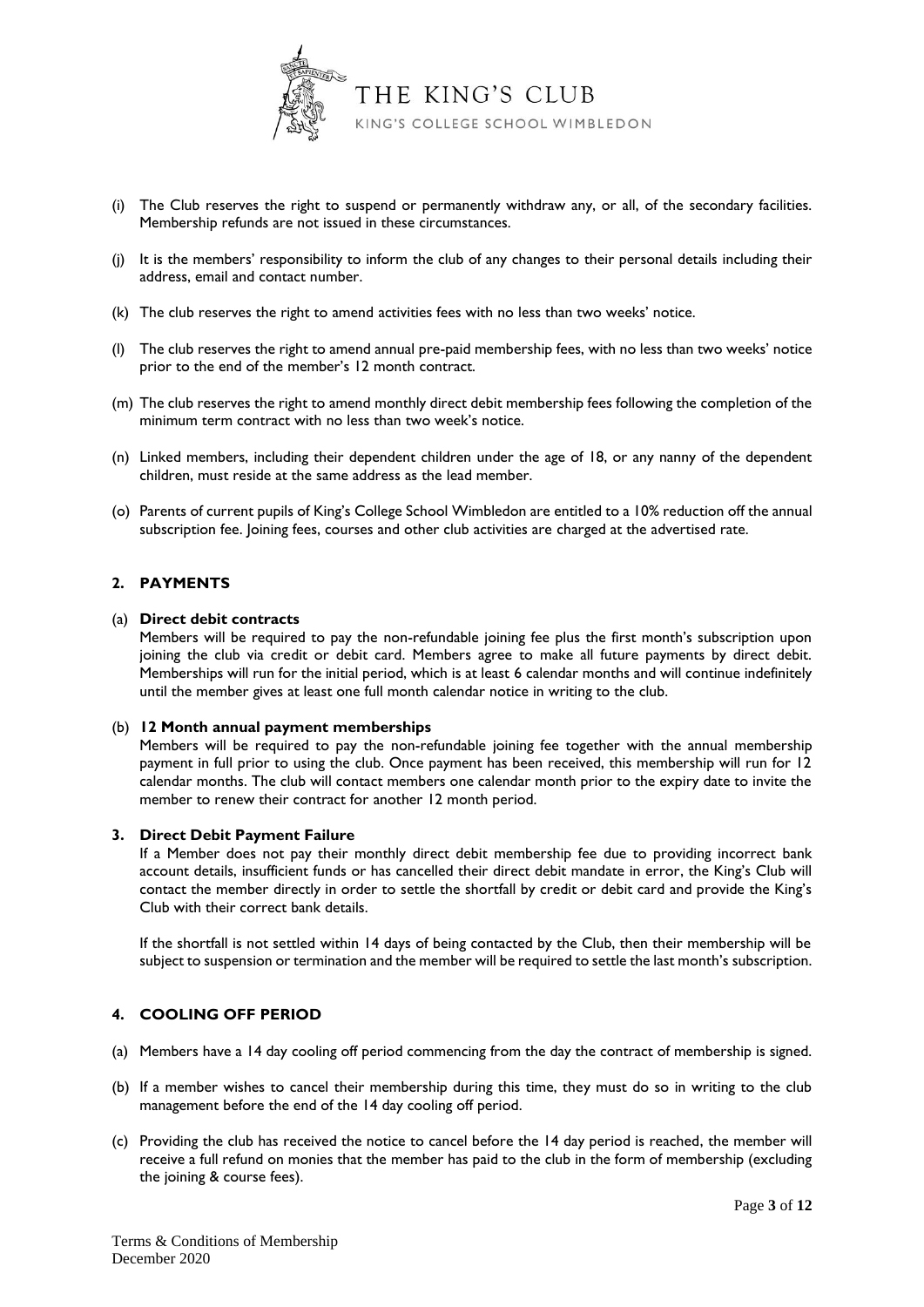

# **5. MEMBERSHIP CARDS**

- (a) On successful completion of your membership application, we will process your membership card(s) for collection from the King's Club reception upon your first visit to the club.
- (b) Single Full members will receive one membership card.
- (c) Family Full members will receive one card per adult and one card per child aged 16 year and over. Cards are not provided for children under the age of 16 years. Membership cards will be issued to nannies attached to the family membership.
- (d) If you loose your card we will issue a new one at a charge of  $£10$  per replacement card.
- (e) Your membership card is personal to you and cannot be transferred to another individual. In order to protect the security of our members and staff, we require all members to scan their membership cards upon arrival at the club for our reception team to verify their identity.
- (f) If another individual uses your membership card, we have the right to terminate your membership with the club in accordance with section 8.1 (b)

## **6. OTHER CHARGES**

There may be additional charges for a small number of services and facilities. We will display such charges on the club website.

## **7. SUSPENDING (FREEZING) YOUR MEMBERSHIP**

- (a) During the 12 month membership contract period, other than after you have provided us with a notice to terminate your membership, The King's Club may (in its reasonable discretion) permit the Member to suspend their membership (i.e. put on freeze) on medical grounds that preclude the member from using the club's facilities. This excludes pregnancy but includes a medical condition that arises during the pregnancy.
- (b) A member may suspend their membership for a minimum of three months and a maximum of nine months.
- (c) Suspending a membership is not the same as cancelling a membership. Any suspended time will be added to the end of the contracted membership term.
- (d) During the suspension period, The King's Club will charge the lead member 25% of the relevant monthly fee for direct debit members, and in advance the pro-rata monthly fee for annual pre-paid members.
- (e) If a member wishes to suspend their membership, they are required to fill out a "suspension of membership form" which needs be completed and received by the club 1-month prior to the commencement of the requested suspension date. In addition to the "suspension of membership form", the King's Club may require a doctor's letter confirming the reason for suspension.
- (f) The King's Club cannot back date a suspended period and will not refund any fees the member paid before the agreement was suspended.
- (g) During the suspension period Single Full members will not be permitted to use the club's facilities and Family Full members (including all linked members) will not be able to use any of the facilities, this includes prepaid in-house activities for which refunds will not be issued.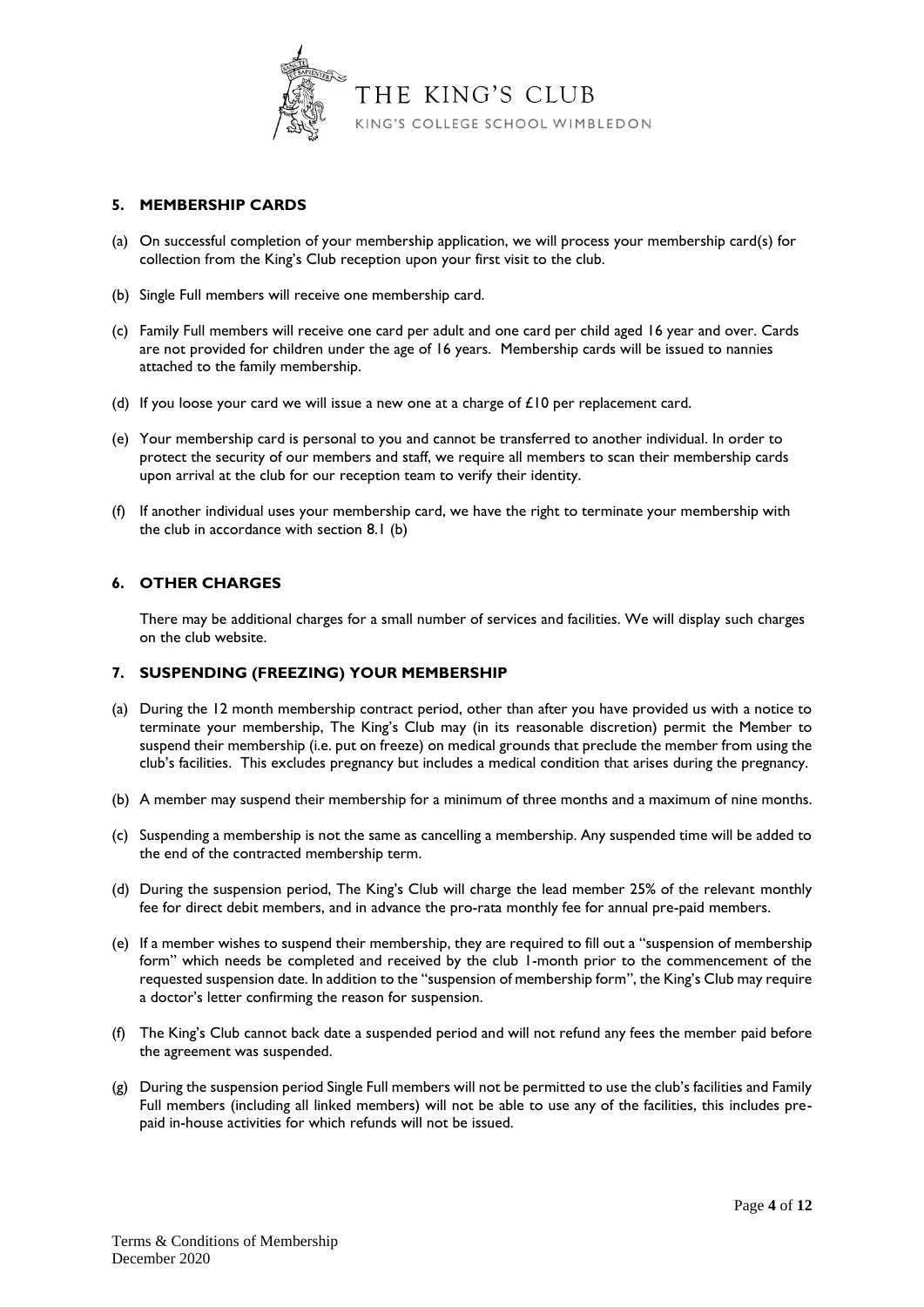

# **8. TERMINATION OF MEMBERSHIP**

# **8.1 TERMINATION BY THE CLUB**

The club has the right to withdraw and or cancel a member's membership immediately and without recourse to a refund for the following reasons:

- (a) A member or a member's guest is deemed by club staff to be rude, abusive, intimidating or threatening to staff and or other members. The safety and wellbeing of staff and members is paramount. If the club becomes aware (or has reasonable grounds to suspect) that a member poses a risk (to any degree) to a member of staff, or other members or their property the club reserves the right to terminate that member's membership immediately.
- (b) A member allows another individual to use their membership card to gain access to the club.
- (c) A member continually breaks the terms & conditions of the club.
- (d) Any part of the membership fee remains unpaid 30 days after its due date.
- (e) A member provides materially false or misleading details upon applying for membership.
- (f) The school decides to permanently close the club to members for any reason.

## **8.2 CANCELLATION BY THE MEMBER**

**Direct Debit Members** may terminate their club membership by giving the club at least one complete calendar months' written notice (after the initial 6 month contracted period). The member must contact the club membership administrator who will advise them of the last day of their membership and the final membership payment date.

- (a) Upon receiving the members' written / email notice to cancel, the membership administrator will send the member a written acknowledgement (by letter or email) to confirm the date that the member's membership will expire. If the member has not received an acknowledgement within ten working days, then the member must assume that club has not received their termination notice and therefore contact the club again.
- (b) Once the member's membership terminates and the club has taken the final payment from the member, it is the responsibility of the member to cancel their direct debit instructions.

**8.3 Annual Payment Members'** memberships will automatically expire at the end of their 12 month calendar membership. The club will contact the member one calendar month prior to the expiry of their membership to ascertain if they would like to continue their membership for another year.

#### **8.3 EARLY TERMINATION BY THE MEMBER**

Early termination within the 6 month direct debit contract or 12 month annual payment contract is not possible except under the following circumstances. Members may be required to provide evidence in respect of a-d:

- (a) Redundancy or insolvency of the lead member.
- (b) Permanent relocation of the Lead Member outside of a 10 mile radius of the Club.
- (c) The member suffering from a medical condition that has a substantial and long term adverse effect on their ability to continue with their usual usage of the club facilities. In this instance, the club may require reasonable evidence of the member's medical condition, such as a doctor's certificate.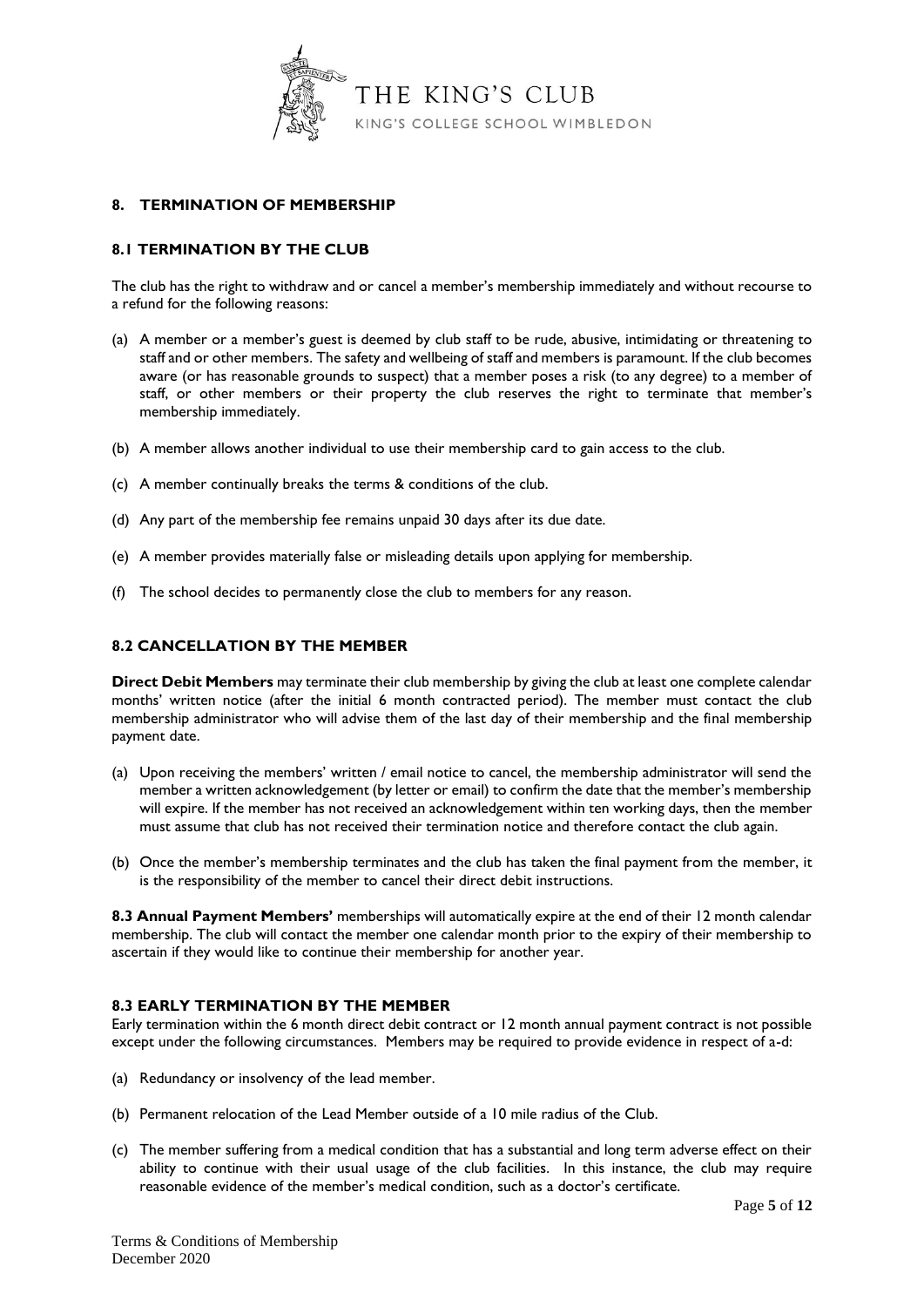

(d) The KCS Enterprises, on behalf of King's College School permanently closes either the swimming pool or Fitness Suite or both.

## **9 COMMUNICATION**

- (a) The Club will communicate updates to its members via email (where provided by the member) and on the club's website ([www.kingsclubwimbledon.org\)](http://www.kingsclubwimbledon.org/)
- (b) Members are required to send all communications regarding the status of their membership to the Club via email [\(mship@kingsclubwimbledon.org\)](mailto:mship@kingsclubwimbledon.org) or via letter to the Club Manager, The King's Club, Woodhayes Road, Wimbledon SW19 4TT.

## **10. INDEMNITY AND LIMITATION OF LIABILITY**

- (a) The club does not in any circumstances, hold itself liable for any injury, illness, accident or loss of or damage to property caused by the use of the facility.
- (b) The club and its employees shall be under no liability in respect of injury to a member or their guest caused by negligence or recklessness of a member or any participants or guests of the member.
- (c) A member shall fully indemnify and hold harmless the club at all times against any all liabilities, costs, expenses, damages and losses (including but not limited to any direct or consequential losses, loss or profit, loss of reputation and all interest, penalties and legal costs and all other reasonable professional costs and expenses) suffered or incurred by the club arising out of or in connection with any breach of these terms by the members, any guest members or visitors of the member.
- (d) The club does not accept any liability for any injury or death of any member or guest that may happen on the premises, other than the liability which arises from our negligence or our failure to take reasonable care.

## **11. PERSONAL DATA**

The club's privacy notice, which can be found on the website, sets out the details of how the club uses and shares your personal data in compliance with current UK data protection legislation. The privacy notice may be updated from time to time and we will notify you of any material changes via our website.

## **12. CCTV**

- (a) In the interests of the security of school pupils, club members, guests and staff, the club may operate CCTV cameras in various locations inside and outside of the premises.
- (b) Access to images and recordings will be restricted to authorised personnel of the club and the school and relevant authorities if required.

## **13. GENERAL HEALTH AND SAFETY**

The safety of our members and their guests are our main priority. Members are asked to adhere to the following:

- (a) No glassware is permitted on site.
- (b) The club does not permit pets, with the exception of registered working assistance dogs.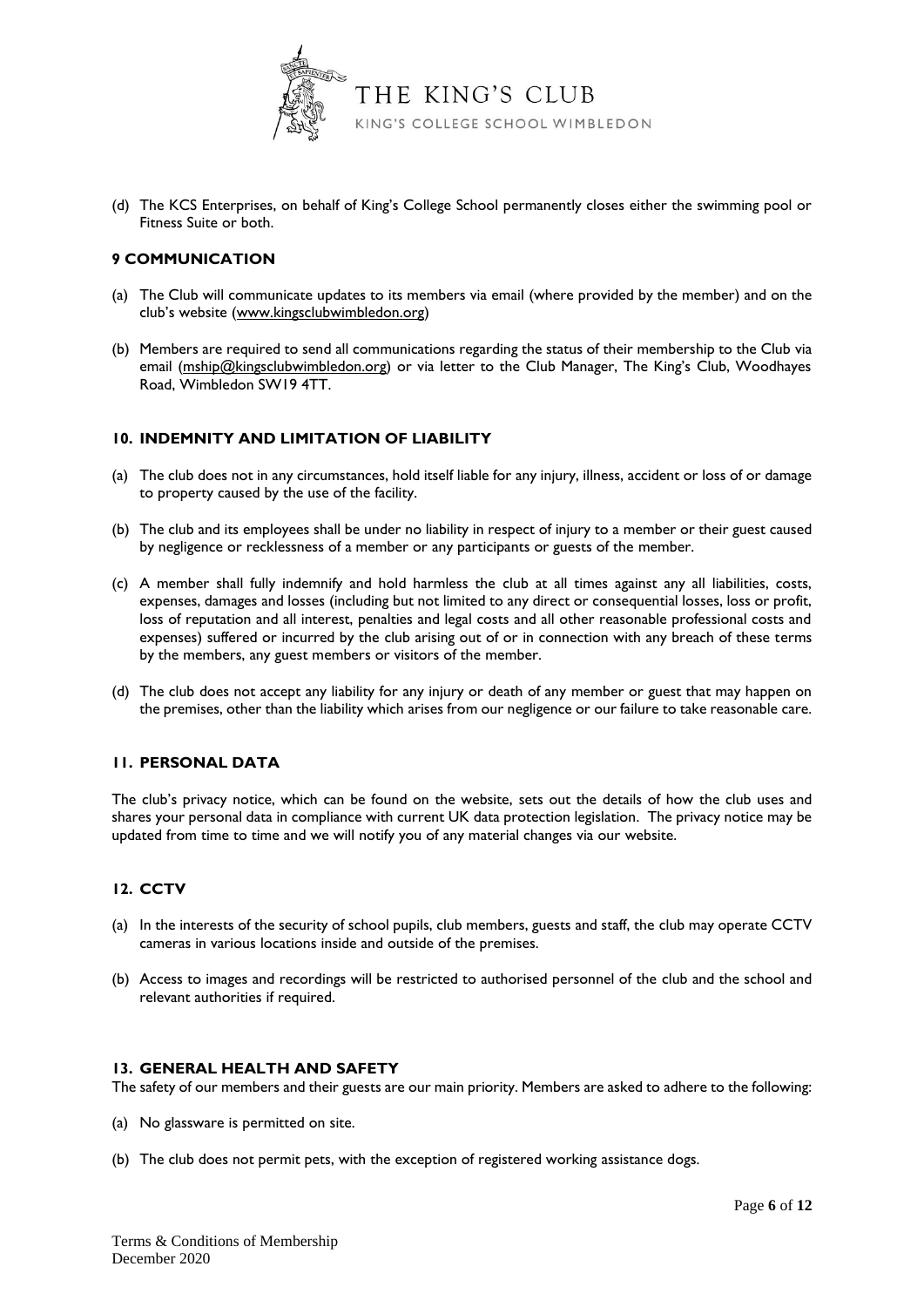

- (c) Members and their guests must familiarise themselves to all of the signs relating to health and safety in the club. If unsure of the meaning of any of a sign, they should ask a member of staff.
- (d) Fire exits are clearly marked throughout the club. If the fire alarm is sounded, members and their guests should leave by the nearest fire exit and go to the advertised assembly point.
- (e) If a member or their guest suffers an accident or injury while in the club, they must report it to the duty manager.
- (f) Members and their guests should not use the club if they have an infectious illness or condition.
- (g) All areas of the club (inside and outside) are strictly no smoking.
- (h) Children under the age of 16 must be supervised at all times by a member over the age of 18. However, if a child is in a club activity then the member may use another facility of the club but are NOT permitted to leave the premises. In such cases, the member should inform the child's instructor of their whereabouts.

## **14. CLUB RULES - GENERAL**

- (a) Photography and filming is not permitted in any areas of the club.
- (b) Pets of any description are not permitted, with the exception of registered working assistance dogs.
- (c) The club is unable to offer parking to members or their guests. All parking bays are for the staff of the school only.
- (d) Members and their guests are expected to wear appropriate clothing for the activity they are undertaking. All members and their guests must wear tops at all times.
- (e) Appropriate footwear must be worn for the relevant sports to protect the surfaces. Only shoes with nonmarking soles are permitted in the sports hall.
- (f) Members are permitted to invite guests to tennis courts only, all other areas of the club are strictly for members only. Members must ensure that their guest registers at the club reception and pay the appropriate fee. Members are responsible for the behaviour of the guests.
- (g) Members are required to carry their membership card and photo id to obtain entry to the club. The club reserves the right to refuse entry to a member who fails to produce id or evidence of membership.
- (h) Only King's Club certified sports teaching instructors are permitted to undertake sports coaching in the club. External instructors are not permitted.
- (i) All areas of the club (internal and external) are strictly non-smoking.
- (j) Alcohol is strictly prohibited on the premises.
- (k) All outside grass areas are strictly prohibited and are for the use of the school only.

## **15. CLUB ACTIVITIES AND SPECIFIC FACILITY RULES**

#### **King's Club facilities are divided into two categories: Primary & Secondary.**

## **15.1 SWIMMING POOL (Primary Facility)**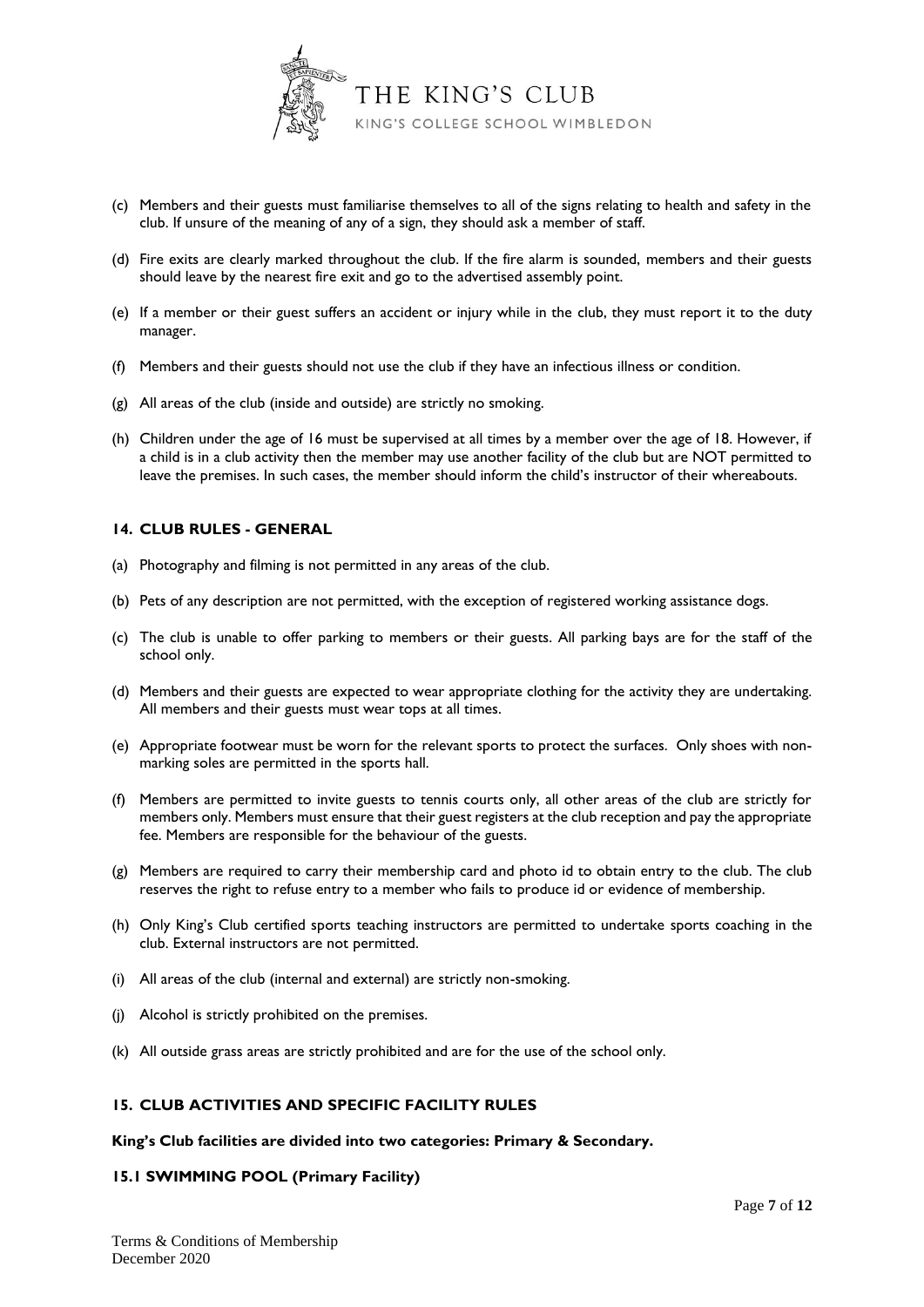

- (a) The swimming pool is supervised at all times.
- (b) All members are expected to shower before using the pool.
- (c) Members are not permitted to shave, exfoliate, or use shampoos & conditioners in the poolside showers.
- (d) A minimum of two members must be in the pool at all times. Lone swimming is not permitted.
- (e) Children under the age of 16 must be accompanied by an adult at all times. A maximum of two children per one responsible adult are permitted in the pool. This adult must be a member and a competent swimmer.
- (f) 16 & 17 year olds are permitted to use this pool unsupervised provided they are competent swimmers.
- (g) Children under the age of 3 years old are required to wear swimming nappies.
- (h) No outdoor shoes are allowed on poolside in order to maintain hygiene. Pool over-shoes are available from reception.
- (i) Children's teaching aids such as floats and noodles are permitted. Any items deemed too large may not be permitted at the lifeguard's discretion.
- (j) The management reserves the right to change the timetable of activities as notified by email, newsletters, website or noticeboards.
- (k) Members are expected to follow the Emergency Action Plan and Pool Evacuation Procedure (if necessary) as directed by the club staff.
- (l) No food or drink is permitted in the swimming pool or poolside, with the exception of water in secure containers.

# **15.2 FITNESS SUITE, STRENGTH & CONDITIONING ROOM (Primary Facilities)**

- (a) Children under the age of 16 years old are strictly prohibited from using the fitness suite or conditioning room. Children aged 16 & 17 years old must be accompanied and be under the constant supervision of their parent or guardian who must be part of the family membership.
- (b) Appropriate clean sports clothing and shoes must be worn whilst exercising. Tops to be worn at all times.
- (c) Members are requested to wipe down equipment after use as a courtesy to other users.
- (d) Food and drink, with the exception of bottled water, is not permitted in the Fitness Suite or Strength & Conditioning Room
- (e) If you are unsure of how to use any piece of equipment, please seek advice from the duty manager.
- (f) Please ensure that weights and other equipment are returned to their original places after use
- (g) *Weights / equipment from the strength rooms are NOT to be moved or used in the fitness suite.*
- (h) If members have concerns about their physical condition then they must not undertake strenuous physical activity without first seeking medical advice.
- (i) The use of any of the club equipment is entirely at the member's own risk except to the extent there is any negligence by the club.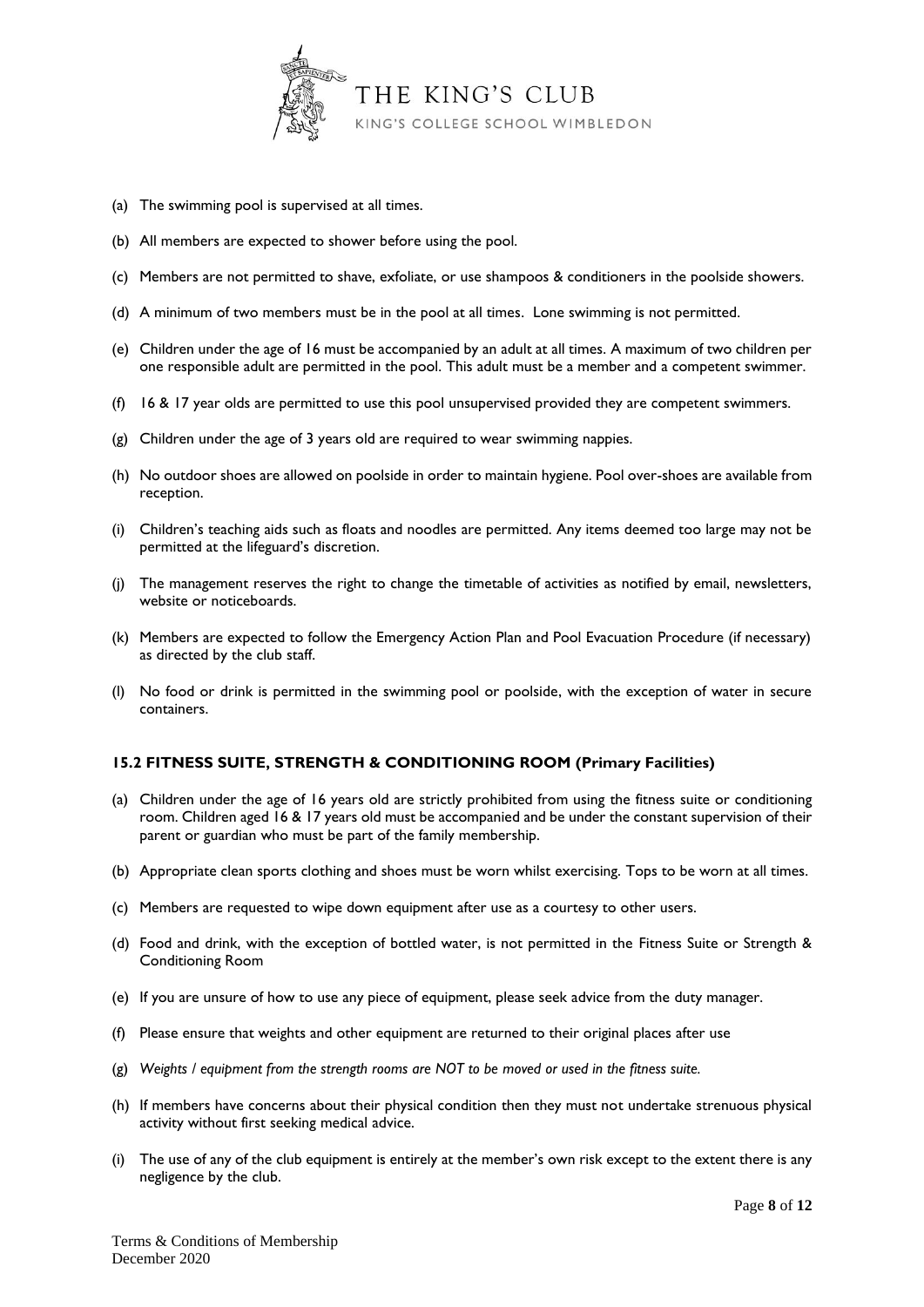

- (j) Members are responsible for any loss, harm or injury that they cause to themselves or another person or to the club, to the extent that it is caused through the member's unsafe or improper use of the equipment.
- (k) The management will endeavour to keep the fitness suite and strength & conditioning room in good working order, but accept no responsibility for any failure or breakdown. In such an event, members will have no right of redress or cause of action against the club.

## **15.3 TENNIS (Secondary Facility)**

The tennis courts are available for members to book all year round in accordance with the club's opening hours. There will be periods of time throughout the year, specifically in the summer months where the courts maybe booked out during club times for King's College School fixtures. During these times, the tennis courts will not be available to members.

- (a) The Club has 6 all-weather courts, 4 of which are floodlit.
- (b) Members are permitted to invite guests to play tennis. All guests are required to sign in at reception and pay the appropriate guest fee.
- (c) Members and their guests are required to wear tennis shoes only when on the courts. Trainers or other footwear are not permitted as they may damage the surface.
- (d) Appropriate sportswear is to be worn at all times. Food and drink, with the exception of bottled water, is not permitted on the tennis courts.
- (e) The use of foul anti-social language & behaviour is strictly forbidden. In such incidents Members and their guests will be asked to leave the courts. There will be no refunds for activities and membership may be terminated following an investigation.
- (f) The club shop sells tennis balls and grips. Restringing is available upon request.

## **15.4 SQUASH (Secondary Facility)**

(a) Squash does not form part of the membership contract, however the courts may be available to our members free of charge to book, subject to availability and school requirements.

## **15.5 CLASSES / STUDIOS (Secondary Facility)**

- (a) Timetabled exercise classes (with the exception of yoga & pilates) are included in the Single Full and Family Full Membership categories. Children over the age of 14 years old are permitted to attend classes at the discretion of the club management and providing one of their parents are attending the same class.
- (b) Bookings can be made over the phone or via the club reception.
- (c) Members can book classes up to 8 days in advance.
- (d) The club will provide suitable instructors to run the group exercise programs.
- (e) The club reserves the right to change instructors at its discretion.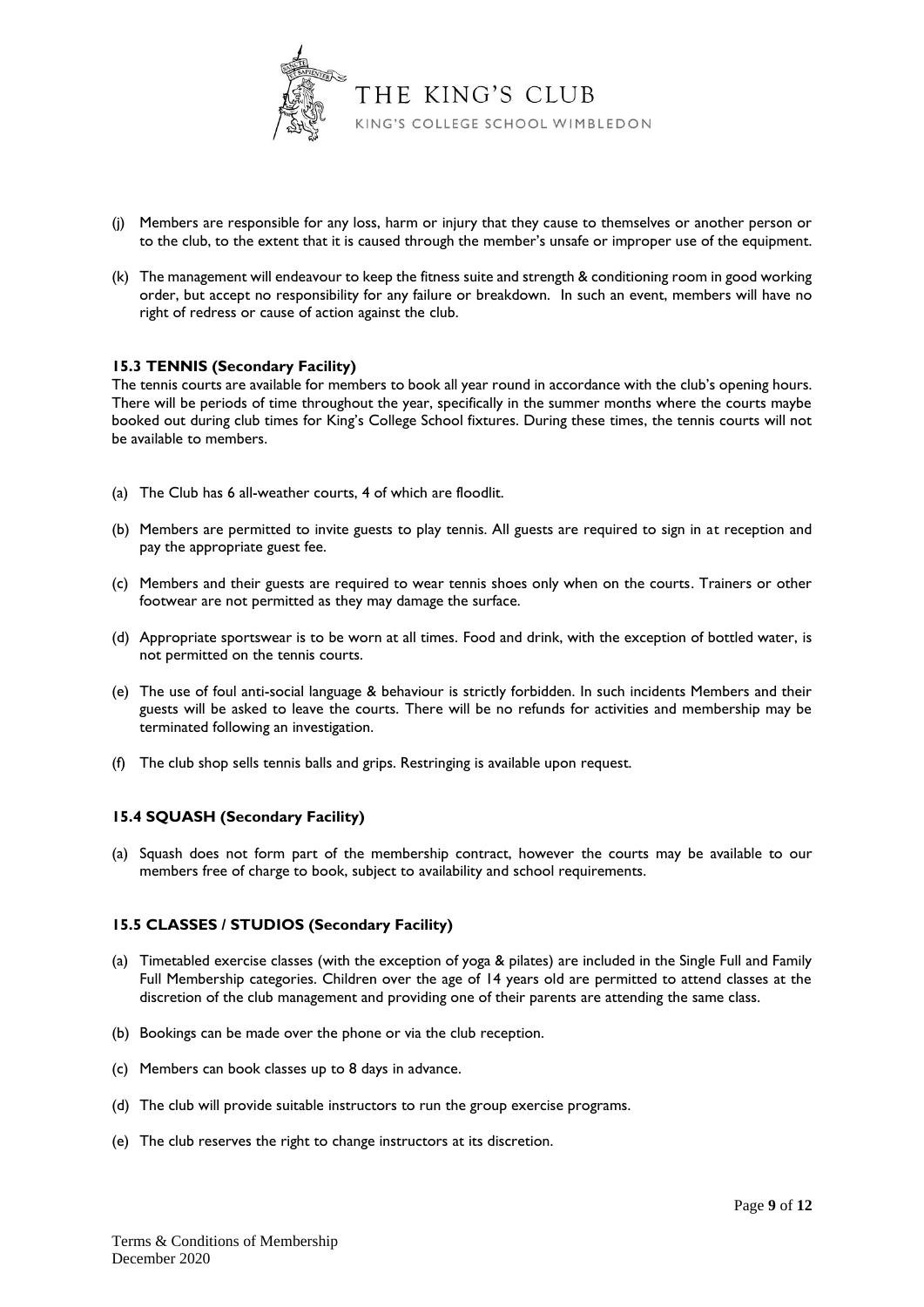

- (f) The club reserves the right to make alterations to the time tables, including cancelling classes and introducing new products.
- (g) Members are requested to arrive 10 minutes before their class and register at the club reception.
- (h) Entrance may be denied for late arrivals if deemed too disruptive and or unsafe for the participant.
- (i) Members should highlight any illness or injury to the instructor that may be affected by the activity in the class.
- (j) Spaces for classes are limited. If a member fails to attend more than two classes in a calendar month they will receive a two month booking ban.
- (k) Members should bring bottled water and an exercise towel with them to each class. Food and drink with the exception of bottled water, is not permitted in the studios.

# **15.6 SWIMMING COURSES**

- (a) All course must be booked and paid for in full and in advance of the first session and are non-refundable and non-transferable.
- (b) There are no refunds or credits given to any session (s) missed by the member.
- (c) If a session is cancelled by the club then a credit for that cancelled session will be issued.
- (d) Course information will be displayed on the club website.

## **15.7 SPORTS HALL**

- a) The club has two sports halls which can be booked for private hire, for an array of sporting activities and children's parties. Booking fees and private hire contracts apply.
- b) Non marking sports shoes ONLY are permitted in the sports halls.
- c) Food and drink with the exception of the bottled water is not permitted in the sports hall.

## **15. HEALTH COMMITMENT STATEMENT**

- a) If you have any concerns about your physical condition, you must seek medical advice prior to undertaking any strenuous physical activities.
- b) Prior to undertaking any physical activities, members should always warm up properly prior to any exercise and take time to cool down appropriately after their activity.
- c) Members are responsible for monitoring your own condition during physical activity. If you suffer any unusual symptoms, you must immediately stop the activity and inform a member of staff at the club.

## **16. MISCELLANEOUS PROVISIONS**

a) **Force Majeure**. The King's Club will not be deemed to be in breach of these Terms by reason of any delay or failure to perform in accordance with these Terms, if such delay or failure is due to any cause beyond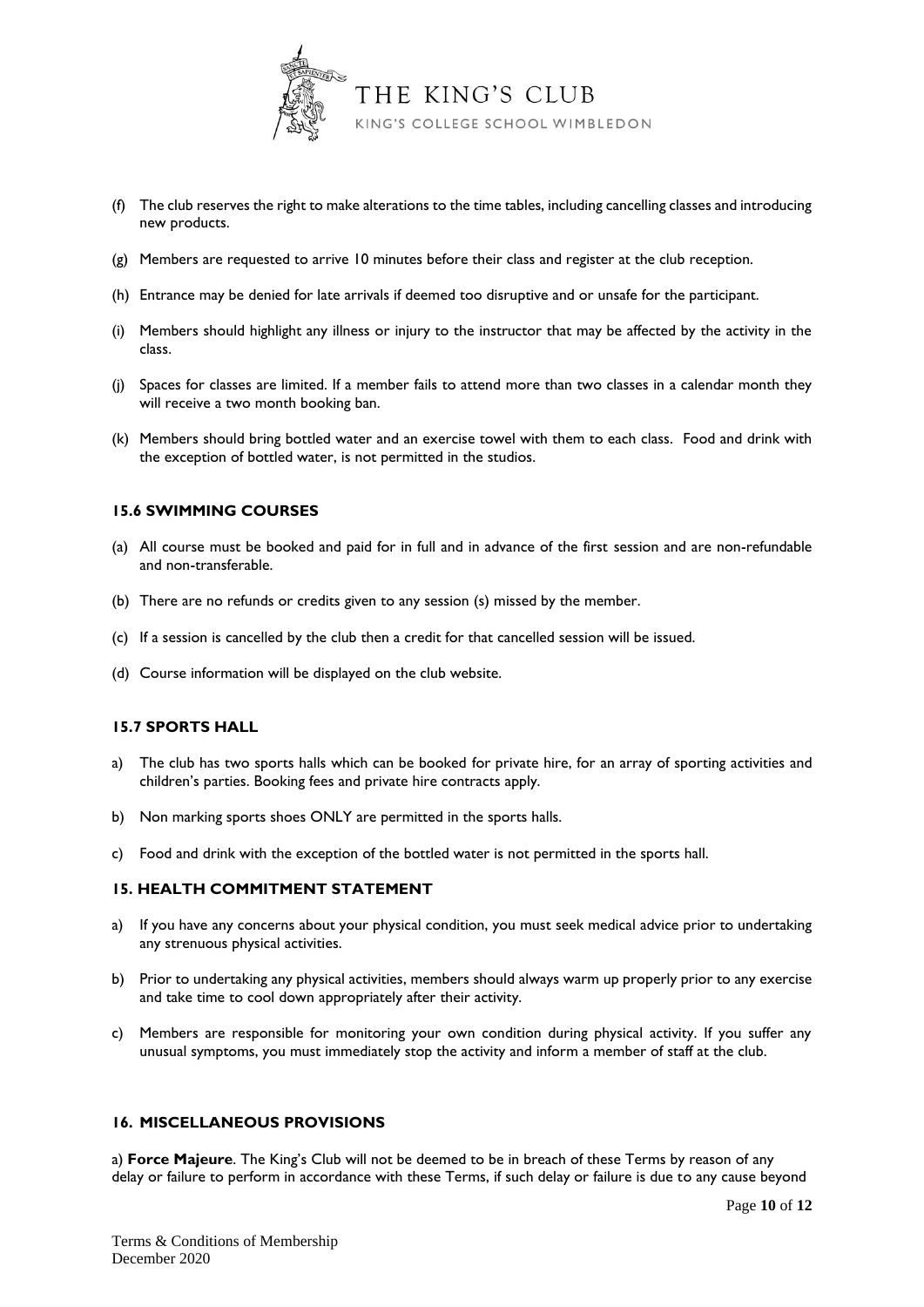

the King's Club's reasonable control. This includes any requirement by the government to close all or some parts of the club in its response to the COVID-19 pandemic.

b) **Variation.** We reserve the right to vary these Terms and Conditions, to reflect changes in connection with the operation of our Club. Unless changes are due for health and safety reasons or essential to safeguard our interests, those of our members or guests, we will use reasonable efforts to give you 14 days' notice before any change takes effect by displaying an appropriate notice via email and or the Club website.

c) **Third Party Rights**. Unless it expressly states otherwise, the Terms do not give rise to any rights under the Contracts (Rights of Third Parties) Act 1999 to enforce any of these Terms.

d) **Governing law**. The Terms, and any dispute or claim (including non-contractual disputes or claims) arising out of or in connection with it or its subject matter or formation shall be governed by, and construed in accordance with the law of England and Wales.

e) **Jurisdiction**. Each party irrevocably agrees that the courts of England and Wales shall have exclusive jurisdiction to settle any dispute or claim (including non-contractual disputes or claims) arising out of or in connection with the Terms or its subject matter or formation.

f) **Entire Agreement**. The Terms including any booking forms constitutes the entire agreement between the parties and supersedes and extinguishes all previous agreements, promises, assurances, warranties, representations and understandings between them, whether written or oral, relating to its subject matter